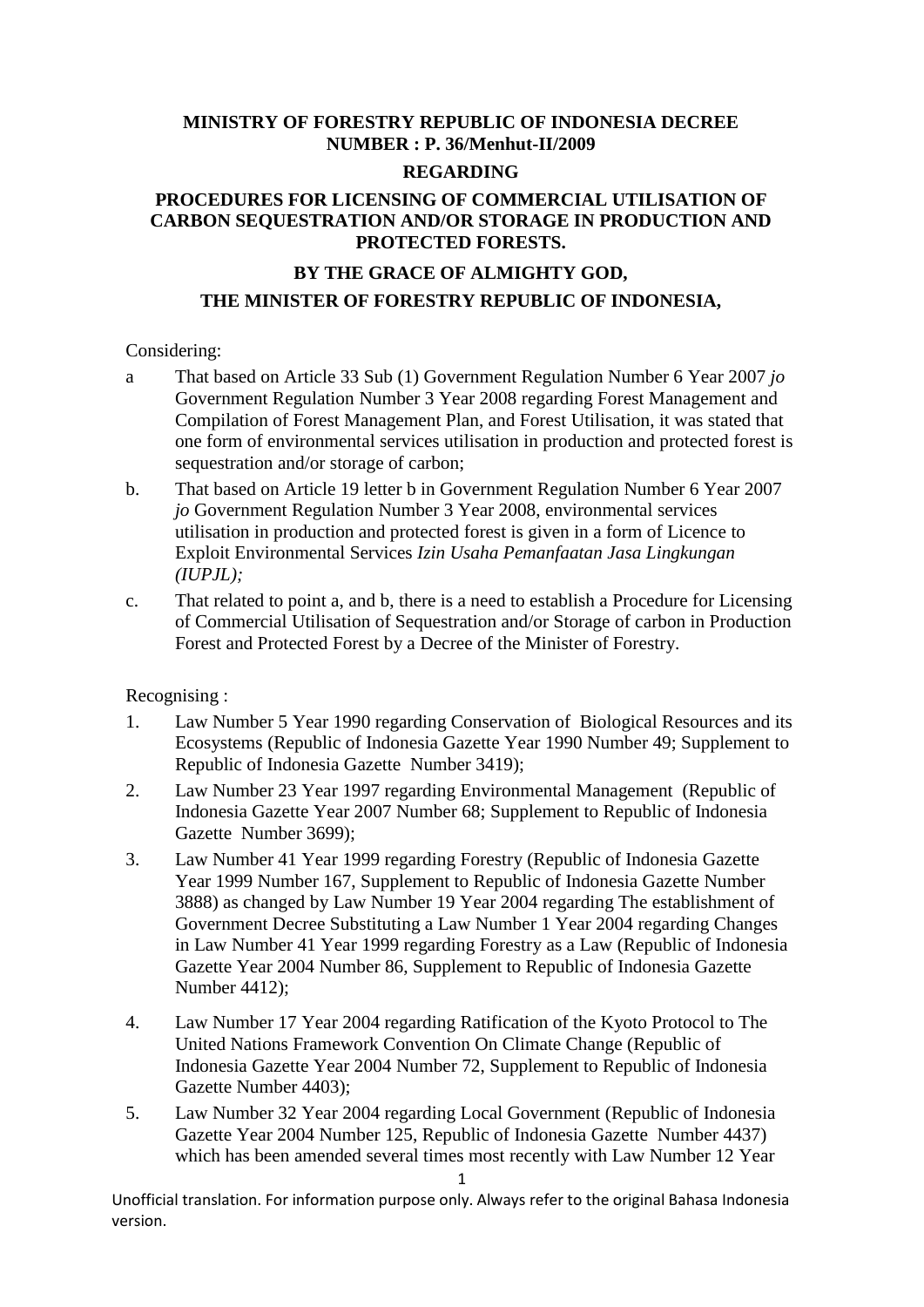2008 regarding The Second Amendment of Law Number 32 Year 2004 regarding Local Government (Republic of Indonesia Gazette Year 2008 Number 59, Supplement to Republic of Indonesia Gazette Number 4844);

- 6. Government Decree Number 27 Year 1999 regarding Environmental Impact Analysis (Republic of Indonesia Gazette Year 1999 Number 59, Supplement to Republic of Indonesia Gazette Number 3838);
- 7. Government Decree Number 6 Year 2007 regarding Forest Management and Compilation of Forest Management Plan (Republic of Indonesia Gazette Year 2007 Number 22, Supplement to Republic of Indonesia Gazette Number 4696) as amended by Government Decree Number 3 Year 2008 (Republic of Indonesia Gazette Year 2008 Number 16, Supplement to Republic of Indonesia Gazette Number 4814);
- 8. Government Regulation Number 38 Year 2007 regarding Division of Governance Roles between Government, Provincial Government, and District/City Government (Republic of Indonesia Gazette Year 2007 Number 82, Supplement to Republic of Indonesia Gazette Number 4737);
- 9. Presidential Decree Number 187/M Year 2004 as amended several times most recently as amended by Presidential Decree Number 31/P Year 2007;
- 10. Decree of the President of Republic of Indonesia Number 9 Year 2005 regarding the location, tasks, function, organizational structure, and working procedures of State Ministries of the Republic of Indonesia as amended several times most recently by Number 20 Year 2008;
- 11. Presidential Decree Number 10 Year 2005 regarding Organizational Units and Tasks of Echelon I of the State Ministries of the Republic of Indonesia as amended several times most recently by Number 50 Year 2008;
- 12. Forestry Minister's Decree Number P.13/Menhut-II/2005 regarding Organizational Structure and Working Procedures of the Ministry of Forestry, as amended several time most recently by Number P.64/Menhut-II/2008;

#### **DECIDES :**

# Decides: **FORESTRY MINISTER'S DECREE ON PROCEDURES FOR LICENSING OF COMMERCIAL UTILISATION OF CARBON SEQUESTRATION AND/OR STORAGE IN PRODUCTION AND PROTECTED FORESTS. CHAPTER I**

# **GENERAL DECISIONS**

#### **Article 1**

In this Forestry Minister's Decree the meaning of :

- 1. Licence for utilisation of environmental services (*Izin Usaha Pemanfaatan Jasa Lingkungan pada forest produksi, IUPJL-HP*) is a business licence issued for utilisation of environmental services in production forest that has existing permit/rights and that has not had permit/right
- 2. licence for utilization of timber in natural forest (*Izin Usaha Pemanfaatan Hasil Hutan Kayu dalam Hutan Alam, IUPHHK-HA)* previously is called Forest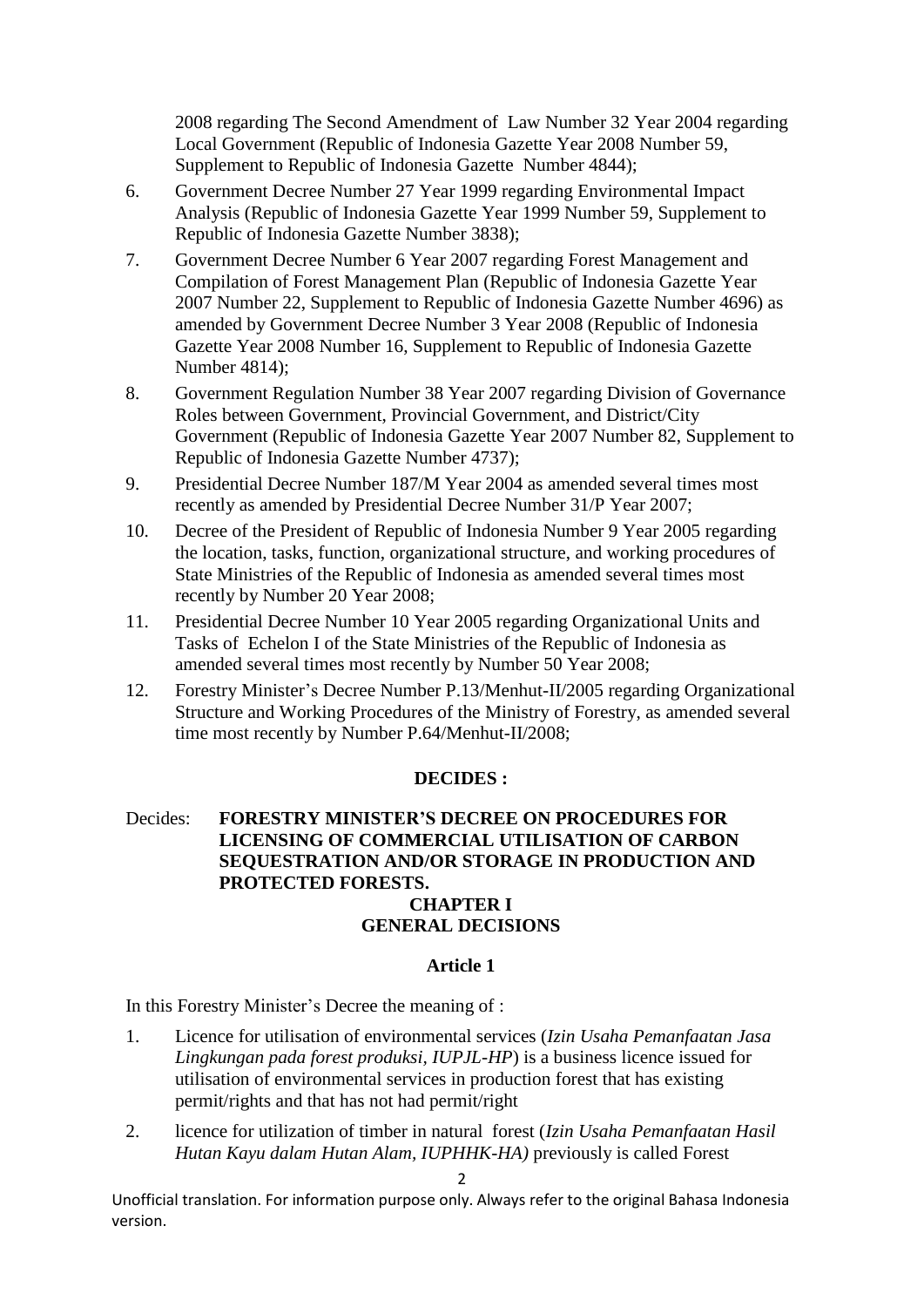Business Right (*Hak Pengusahaan Hutan, HPH)* is a licence to utilize production forest covering activities connected with cutting, transporting, planting, maintaining, securing, processing and marketing forest products

- 3. Licence for utilisation of Timber from Plantation Forest (*Izin Usaha Pemanfaatan Hasil Hutan Kayu dalam Hutan tanaman, IUPHHK-HT*) covers business activities in production forest areas, including planting single or mixed species stands, primarily to produce wood, where the activities include land preparation, nursery, planting, maintenance, harvesting or cutting, processing and marketing.
- 4. IUPHHK Restoration Ecosystem within natural forest (IUPHHK-RE) is a licence for business given to develop an area of natural forest in production forest that has important ecosystems so that its functions and representativeness can be maintained through maintenance, protection and forest ecosystem recovery including planting, enrichment, thinning, wildlife breeding, release of flora and fauna to restore the biological (flora and fauna) and non biological elements (soil, climate and topography) in a particular forest area to their natural state, so that biological and ecosystem balance is achieved.
- 5. licence for utilization of timber from Community Plantation Forest within Plantation Forest (*Izin Usaha Pemanfaatan Hasil Hutan Kayu Pada Hutan Tanaman Rakyat dalam Hutan Tanaman - IUPHHK-HTR)* is licence for business given to utilize forest timber products in plantation forest in production forest which was developed by individuals or cooperatives to increase the resource and quality of production by implementing silviculture practices to ensure sustainability of forest resources management.
- 6. Minister is the Minister entrusted with duties and responsibilities in the field of Forestry.
- 7. Director General is the Director General entrusted with duties and responsibilities in the field of Forest Production Development (*Bina Produksi Kehutanan*).
- 8. Provincial offices (*Dinas Provinsi)* are the offices entrusted with duties and responsibilities in the field of Forestry in the area of a Province.
- 9. District/City Offices (*Dinas Kabupaten/Kota)* are the offices entrusted with duties and responsibilities in the field of Forestry in the area of a District/City

# **CHAPTER II**

# COMMERCIAL UTILIZATION OF SEQUESTRATION AND/OR STORAGE OF **CARBON**

Section One Type of Business

# **Paragraph 2**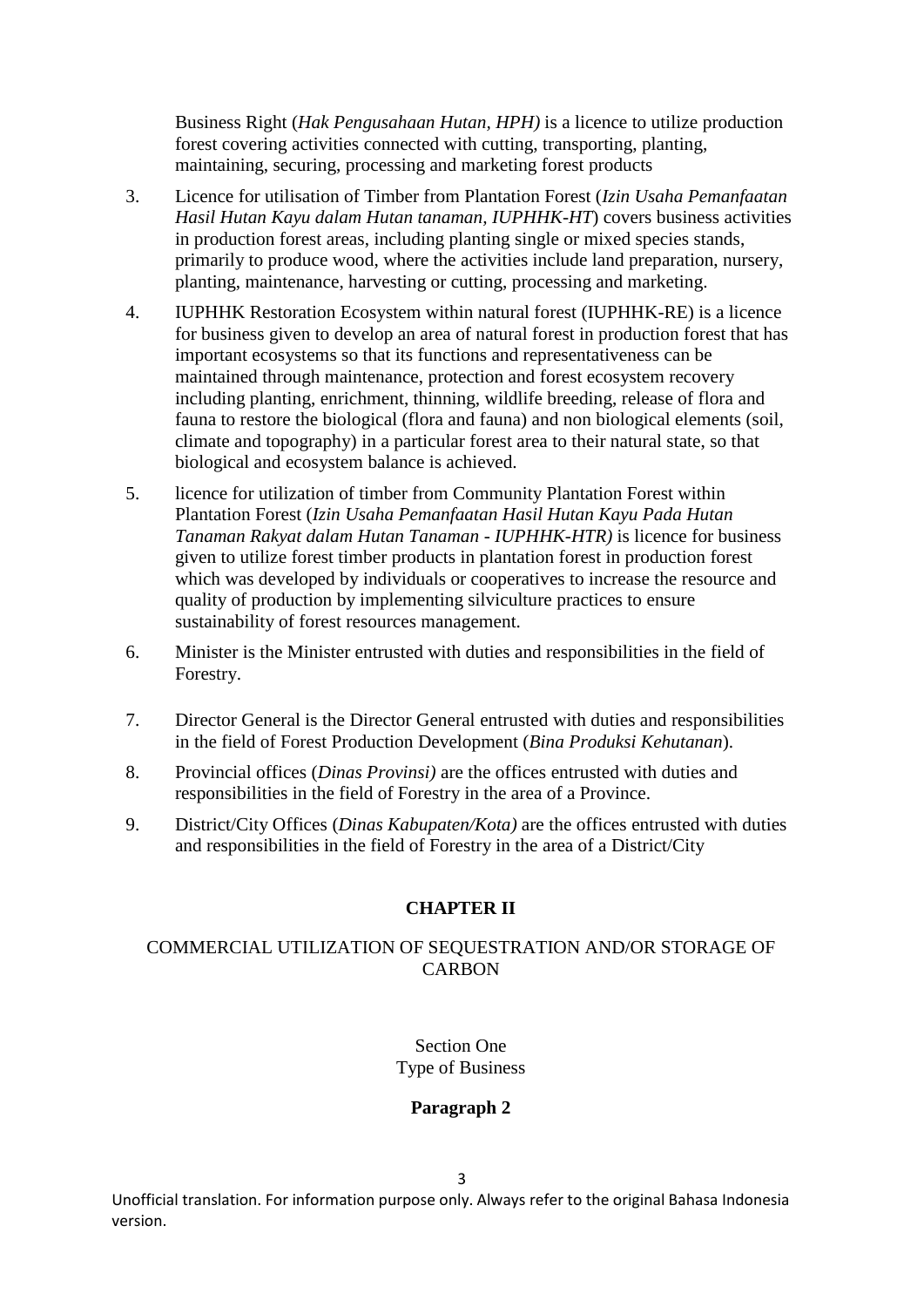Business of carbon sequestration and/or carbon storage (UP RAP- KARBON and/or UP PAN-KARBON) is one form of commercial utilisation of environmental services in production and protected forests.

#### Section Two

Business activities of RAP-KARBON and/or PAN-KARBON

## **Paragraph 3**

- (1) Business activity of RAP-KARBON related to Sustainable Production Forest Management includes:
	- a. Planting and maintenance as part of IUPHHK-HT activities or IUPHHK-HTR activities, which are land preparation, nursery development, planting, maintenance, harvesting and marketing in accordance with the designated sylviculture system for the whole or part of the forest area or forest block;
	- b. Planting or maintenance until the period of rotation of the trees [*sampai daur tanaman*] in the whole or part of the forest area or forest block for IUPHHK-HA and IUPHHK-RE;
	- c. Enrichment in the logged-over areas in the whole or part of the forest area or forest block in the areas of IUPHHK-HA or IUPHHK-RE or IUPHHK-HT or  $II$  IPHHK-HTR $\cdot$
	- d. Planting in a planting line in IUPHHK-HA or IUPHHK-RE or IUPHHK-HT that use the selective logging with line planting (*tebang pilih tanam jalur*) sylviculture method, or the selective logging with intensive planting (*tebang pilih tanam intensif*) sylvacultural method;
	- e. increase productivity to increase standing stocks (*riap tegakan*) by implementing silviculture techniques
- (2) Business activity of PAN-KARBON related to Sustainable Production Forest Management includes:
	- a. Lengthening cycle of cutting or delaying cutting in specific areas in the work areas of IUPHHK-HA areas.
	- b. Lengthening the cutting rotation or delaying cutting in part of forest or block in a IUPHHK-HTI or IUPHHK-HTR area.
	- c. Implementation of environmentally friendly cutting in part of forest or block in the IUPHHK-HA area.
	- d. Maintenance and security in the intermediate lines in an IUPHHK that uses the felling – line planting method or the selective logging - intensive planting silviculture technique.
	- e. Increasing of protection and conservation areas in IUPHHK-HA and IUPHH-HT areas.
	- f. Protection and security in an area with protection functions in all or part of a forest or forest block in the area of a IUPHHK-HA or IUPHHK- RE or IUPHHK-HT or IUPHHK-HTR or IUPHHBK.
	- g. Protection and security in the protection area in all or part of a forest or forest block in IUPHHK-HA or IUPHHK-RE areas.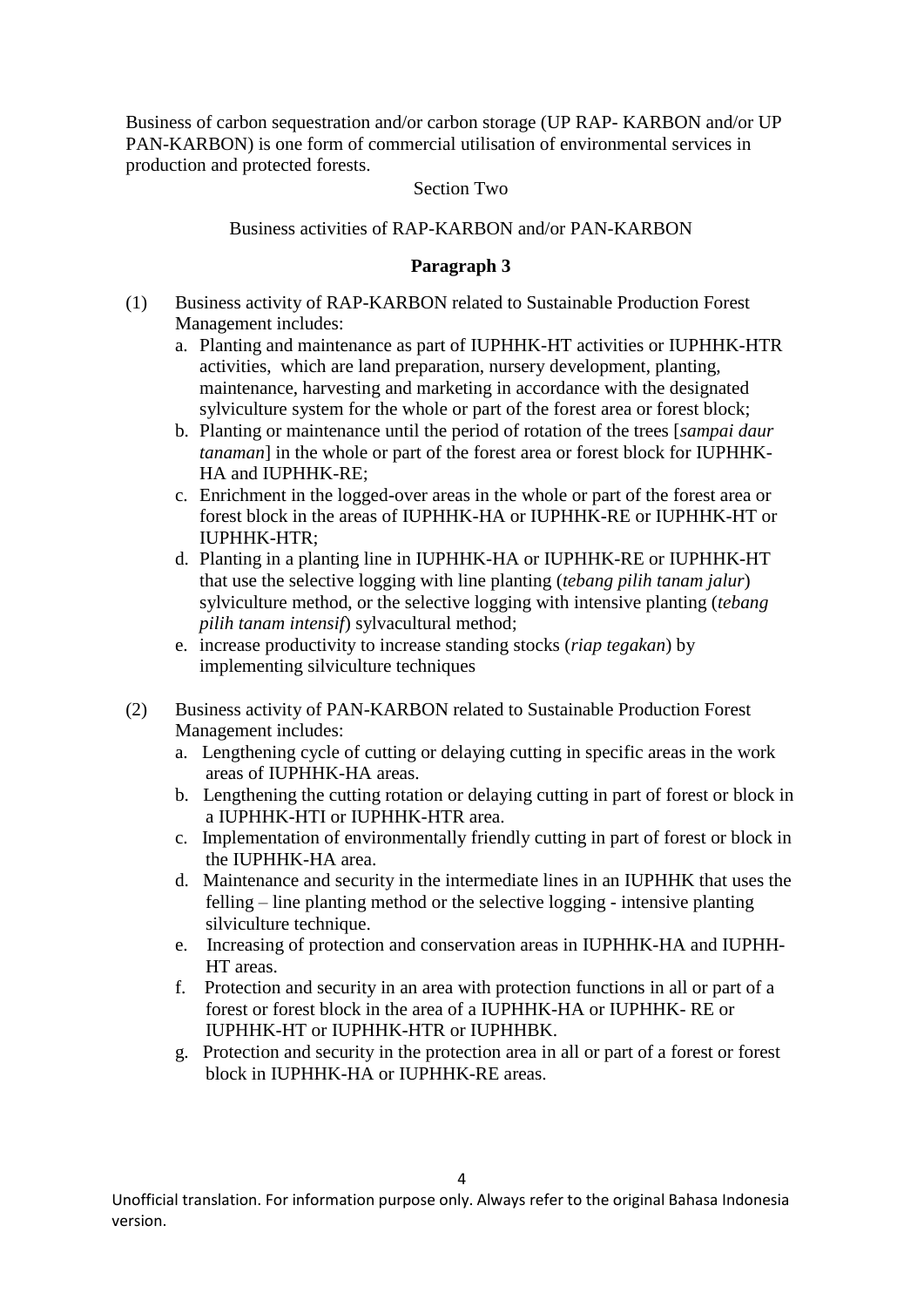- (3) RAP-KARBON business activities in protected forest cover:
	- a. Planting or maintenance as part of the activities under a forest reserve commercial business licence or forest areas utilisation licence, or community forest utilisation licence, and village forest which includes land preparation, nursery, planting, maintenance, harvesting, and marketing in accordance to the designated silviculture system for the whole or part of a forest or forest block;
	- b. Planting or maintenance until the period of rotation of the trees [*sampai daur tanaman*] in the whole or part of the forest area or forest block for commercial forest utilisation licence, or community forest utilisation licence, and village forest;
	- c. Increasing productivity though increasing standing stock by implementing silviculture techniques.
- (4) PAN-KARBON activities in protected forest include:
	- a. Planting or maintenance in the areas that have a forest utilisation licence, or community forest utilisation licence, and village forest
	- b. Increasing the protection and conservation areas in the forest area utilisation licence, or community forest utilisation licence, and village forest areas
	- c. Protection and security in the areas which function as protection areas in the whole or part of a forest or forest block of a forest area utilisation licence, or community forest utilisation licence, and village forest
	- d. Protection and security in the whole or part of forest or forest block in the areas of forest area utilisation licence, or community forest utilisation licence, and village forest

#### **Paragraph 4**

Implementation of commercial activities for carbon storage within the reduced emissions from deforestation and forest degradation (REDD) scheme and carbon sequestration within the framework of the clean development mechanism is regulated in a separate Ministerial Decree

#### **CHAPTER III**

#### **REQUEST FOR BUSINESS LICENCE**

#### Section One

Request and requirements for areas that have pre-existing licences

#### **Paragraph 5**

- (1) Holder of IUPHHK-HA, IUPHHK-RE, IUPHHK-HTI, or IUPHHK-HTR, Licence for utilisation of Protected Forest, Licence for Utilisation of Community Forest, and Manager of Village Forest can apply for IUP RAP-KARBON and/or IUP PAN-KARBON as stated in Paragraph 3
- (2) Request for IUP RAP-KARBON and/or IUP PAN-KARBON as meant by sub (1) is proposed to the Minister with the following requirement:
	- a. Copy of IUPHHK-HA decision or IUPHHK-RE or IUPHHK-HTI or Licence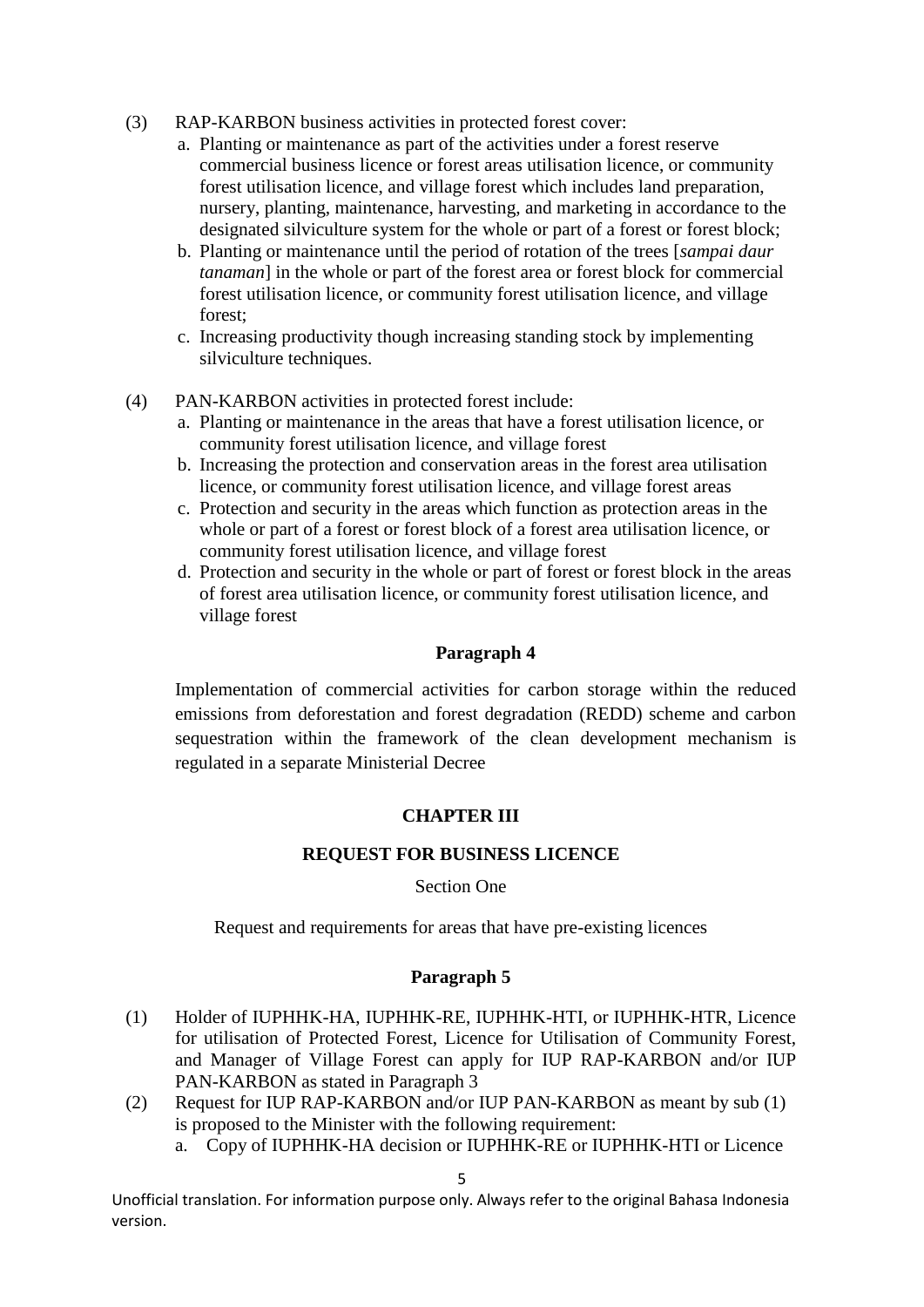for utilisation of Protected Forest, Licence for Utilisation of Community Forest, and Village Forest Management right;

- b. Proposal for business of carbon sequestration and/or storage (Proposal UP RAP-KARBON and/or UP PAN-KARBON) following format 1 attached to this decree
- (3) For holder of IUPHHK–HTR requesting IUPJL, request of IUPJL for holder of IUPHHK-HTR is proposed to the Head of District complete with the following requirements:
	- a. Copy of IUPHHK–HTR decision;
	- b. Proposal for business of carbon sequestration and/or storage (Proposal UP RAP-KARBON and/or UP PAN-KARBON) following format 1 attached to this decree
- (4) The finalization of request as meant in sub (3) follows the regulation in Section 10.
- (5) For holders of IUPHHK–HA, IUPHHK–HTI, IUPHHK–RE, who do not send a PAN – KARBON or RAP – KARBON proposal but propose project development for PAN–KARBON or RAP–KARBON, the request is regulated in Section 11.
- (6) PAN KARBON or RAP KARBON project developers as meant by sub (5) will not issue IUP PAN – KARBON or RAP – KARBON.

# **Article 6**

- (1) Based on the request as meant in Article 5 sub (2), the Director General will check that the request is in compliance with requirements within 10 (ten) working days from when the request is received.
- (2) If the request does not comply with the requirements, the Director General on behalf of the Minister will issue a rejection letter.
- (3) When the request complies with the requirements, the Director General will form a Proposal Evaluator Team to judge the technical aspects of forest management, type of forest environmental services business, cash flow projection, and social economy activities related to the local community in 15 (fifteen) working days
- (4) If the proposal passes the technical evaluation, the Director General will report the result to the Minister.
- (5) Based on the report from the Director General, as meant in Sub (4), the Minister will instruct:
	- a. the Director General of Forest Spatial Planning (*Planology*) to prepare a Map of the Working Area.
	- b. the Director General to prepare concept of decision for granting IUP RAP-KARBON and/or IUP PAN-KARBON.
- (6) Based on the Working Area Map and decision concept IUP RAP-KARBON and/or IUP PAN-KARBON as meant in Sub (5), the Minister through implementation by the Director General, will issue to the applicant an Instruction to Pay Letter (*Surat Perintah Pembayaran, SPP)* for the IUP RAP-KARBON and/or IUP PAN-KARBON levy based on the tariff as determined Ministerial Decree.
- (7) After SPP IUP RAP-KARBON and/or IUP PAN-KARBON is paid, the Minister will issue a decree for releasing IUP RAP-KARBON and/or IUP PAN-KARBON to the applicant.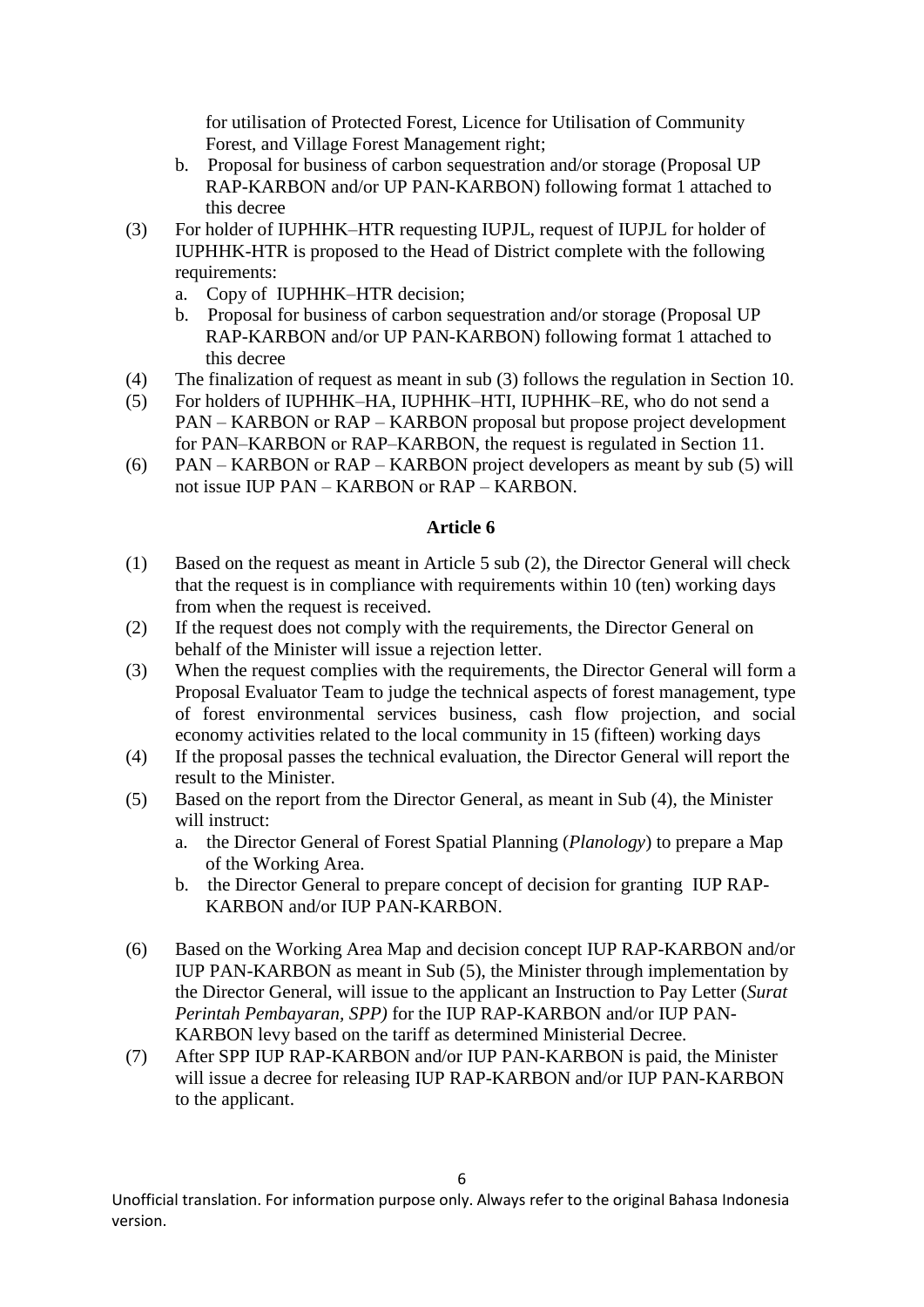#### Section two

Request and requirements for areas that do not have a pre-existing licence

# **Article 7**

- (1) Request for IUP RAP-KARBON and/or IUP PAN-KARBON as meant in Article 3 for areas that do not have a pre-existing licence can be proposed by:
	- a. Individual;
	- b. Cooperative;
	- c. State Own Company *Badan Usaha Milik Negara (BUMN)* or Local Government Own Company *Badan Usaha Milik Daerah (BUMD);*
	- d. Indonesian Company *Badan Usaha Milik Swasta Indonesia (PT, CV, Firma)*
- (2) The requirements for the request as meant by Sub (1) are :
	- a. Copy of ID card for individual or Deeds of Establishment for Cooperation/Company for PT, CV or Firma and its amendments and priority will be given to those who are working in the areas of forestry/agriculture/plantation;
	- b. Business Permits from authorized institutions;
	- c. Tax Number (*Nomor Pokok Wajib Pajak, NPW*P);
	- d. A statement letter stating willingness to open a branch office in the Province and or District/City
	- e. Proposal for Environment Services Business in Production Forest (Proposal UPJL) will follow the format in Attachment 1 of this decree
- (3) Request as mentioned in Sub (1) can be submitted for one or more activities of carbon sequestration and/or storage utilisation as meant in Article 3.

#### **Article 8**

- (1) Permit issuance for IUP RAP KARBON and/or IUP PAN KARBON in areas that do not have licence for utilisation of timber forest products is done by the Minister
- (2) In the case that areas that have a licence for utilisation of timber forest products will conduct IUP RAP – KARBON and/or IUP PAN – KARBON, it is obligatory to get approval from the Minister
- (3) Procedure for approval of IUP RAP KARBON and/or IUP PAN KARBON in the areas that has licence for utilisation of timber forest products, will be regulated by a separate Ministerial Decree
- (4) Request for IUP RAP KARBON or IUP PAN KARBON as meant in sub (1) is proposed to the Minister complete with the requirements as meant in Article 7 sub (2).
- (5) Request as Project Developer of IUP RAP KARBON and/or IUP PAN KARBON is proposed to the Minister as regulated in Chapter 11.

#### **Section Three**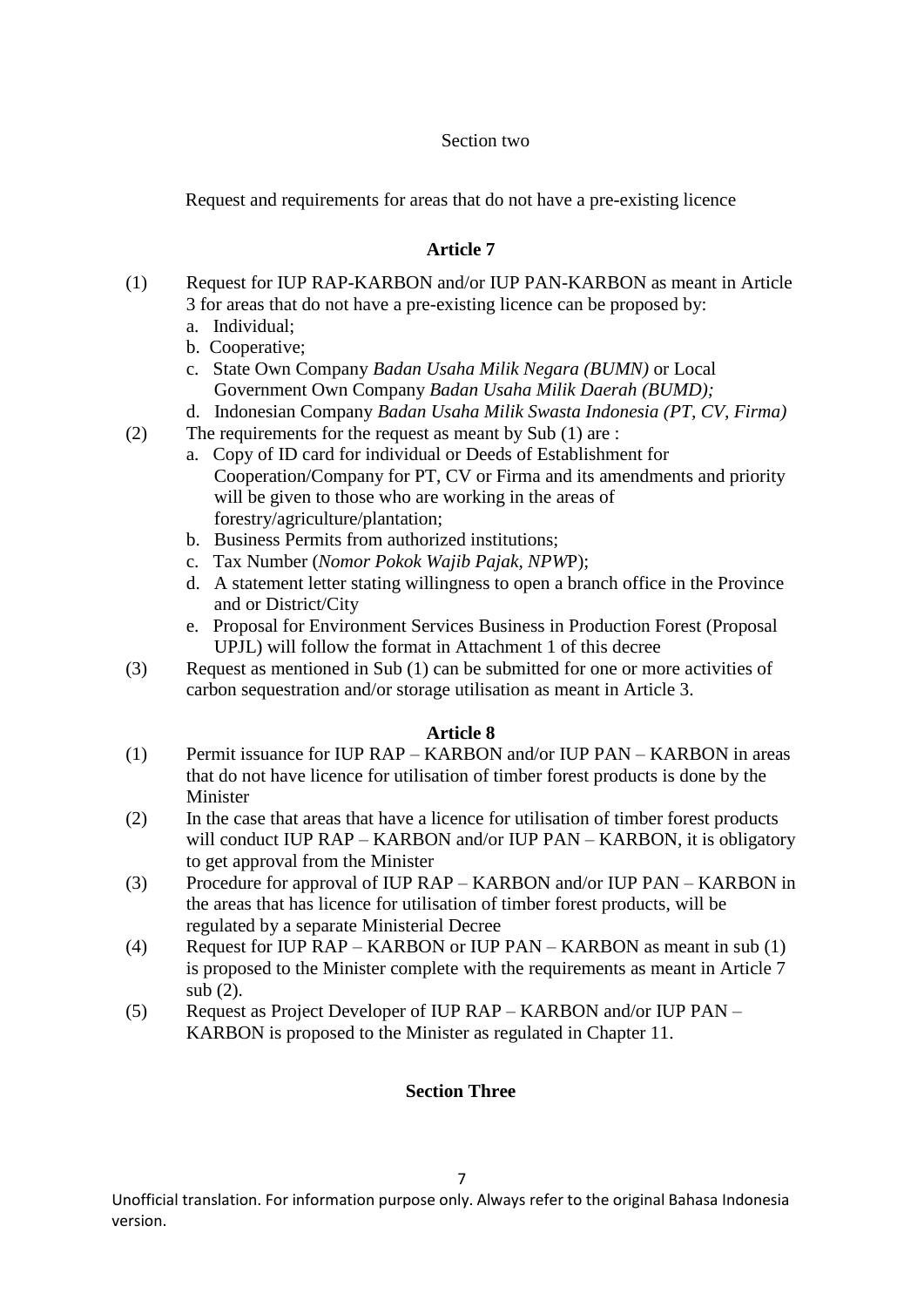# **Licensing issued by the Head of District/City**

## **Article 9**

- (1) Head of District/City Office will check that applicants meet the requirement as meant by Article 10 sub (2) in 10 (ten) working days from when the request is received.
- (2) If the request is not complete as required, the Head of District/City office on behalf of the Head of District/City will issue a rejection letter.
- (3) When the request has fulfilled the requirements, as meant by sub (1) and the areas requested IUP RAP-KARBON and/or IUP PAN-KARBON are outside of areas with a pre-existing licence the Head of District/City Offices will form a Proposal Evaluator Team UPJL-HP consist of *UPT Ditjen BPK, UPT Ditjen PHKA, UPT* Directorate General Forest Spatial Planning *(Planologi)* from the local province and in the district/city to judge the technical aspects of the proposal in 12 (twelve) working days
- (4) The Proposal Evaluator Team as meant by sub (3) does not need to be repeatedly formed for every request
- (5) When the result of the evaluation is that the proposal has passed the requirements as meant by sub (3), the Head of District/City Offices will report the result to the Head of District/City
- (6) Based on the report from the Head of District/City offices as meant by sub (5), the Head of District/City will instruct the Head of District/City offices to prepare the working areas map and concept for decision of IUP RAP-KARBON and/or IUP PAN-KARBON
- (7) Based on the Working Area Map and decision concept IUP RAP-KARBON and/or IUP PAN-KARBON as meant in Sub (6), the Head of District/City, through the Head of District/City office, will issue to the applicant a Instruction for Payment Letter (*Surat Perintah Pembayaran, SPP)* IUP RAP-KARBON and/or IUP PAN-KARBON levy based on the tariff as determined by a Ministerial Decree.
- (8) After SPP IUP RAP-KARBON and/or IUP PAN-KARBON is paid, the Head of District/City will issue a decree for releasing IUP RAP-KARBON and/or IUP PAN-KARBON to the applicant.

#### **Section four Licensing issued by the Governor Chapter 10**

- (1) The Head of the Provincial office will check that applicants meet the requirements as meant by Article 7 sub (2), in 10 (ten) working days from when the request is received
- (2) If the request does not fulfil the administration requirements as meant by Article 7 sub (2), the Head of the Provincial office on behalf of the Governor will issue a rejection letter.
- (3) When the request has fulfilled the requirements, as meant by sub (1), and the areas requested for IUP RAP-KARBON and/or IUP PAN-KARBON is outside of areas with a pre-existing permit the Head of Provincial Offices will form a Proposal Evaluator Team UPJL-HP consist of *UPT Ditjen BPK, UPT Ditjen*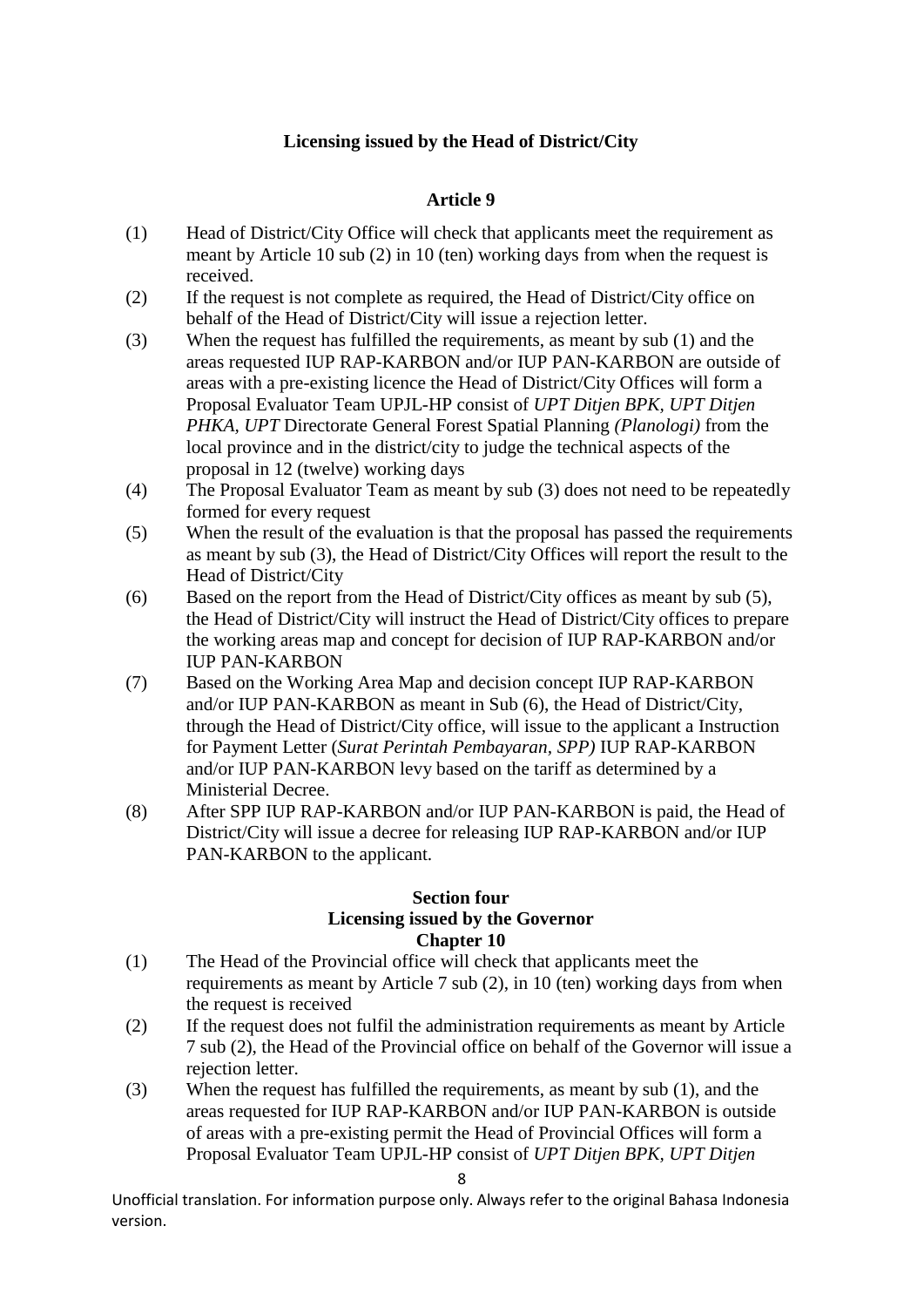*PHKA, UPT* Directorate General Forest Spatial Planning *(Planologi)* from the local province and in the related district offices to judge the technical aspects of the proposal in 12 (twelve) working days

- (4) The Proposal Evaluator Team as meant by sub (3) does not need to be repeatedly formed for every request
- (5) When the evaluation result pass the technical requirement as meant by sub (3) the Head of the Provincial Office will report the result to the Governor
- (6) Based on the report from the Head of Provincial offices as meant by sub (5), the Governor will instruct the Head of Provincial offices to prepare the working area map and concept for decesion of IUP RAP-KARBON and/or IUP PAN-**KARBON**
- (7) Based on the Working Area Map and decision concept IUP RAP-KARBON and/or IUP PAN-KARBON as meant in Sub (6), the Governor through the Head of Provincial office, will issue a Payment Instruction Letter (*Surat Perintah Pembayaran, SPP)* IUP RAP-KARBON and/or IUP PAN-KARBON levy based on the tariff as determined by Ministerial Decree to the applicant.
- (8) After SPP IUP RAP-KARBON and/or IUP PAN-KARBON is paid, the Governor will issue a decree for releasing IUP RAP-KARBON and/or IUP PAN-KARBON to the applicant.

#### **Section five Licensing issued by the Minister Article 11**

- (1) Director General will check that applicants meet the requirements as meant by Article 7 sub (2) in 10 (ten) working days from when the request was received
- (2) If the request does not fulfil the administration requirements as meant by Article 7 sub (2), the Director General on behalf of the Minister will issue a rejection letter.
- (3) When the request has fulfilled the requirement, as meant by sub (1) and the areas requested IUP RAP-KARBON and/or IUP PAN-KARBON is outside of areas with pre-existing licence the Director General will form a Proposal Evaluator Team UPJL-HP consisting of Director General BPK, Director General PHKA, Director General Forest Spatial Planning (*Planologi*) and Technical Implementation Unit from related provinces and in the related district offices to judge the technical aspects of the proposal in 12 (twelve) working days
- (4) The Proposal Evaluator Team as meant by sub (3) does not need to be repeatedly formed for every request
- (5) When the evaluation result passes the technical requirement as meant by sub (3) the Director General will report the result to the Minister
- (6) Based on the report from the Director General as meant by sub (5), the Minister will instruct:

a. Director General Forest Special Planning (*Planologi*) to prepare the working areas map

b. Director General to prepare concept for decision IUP RAP-KARBON and/or IUP PAN-KARBON.

- (7) Based on the Working Area Map and decision concept IUP RAP-KARBON and/or IUP PAN-KARBON as meant in Sub (6), the Minister, will issue IUP RAP-KARBON and/or IUP PAN-KARBON decree.
- (8) Based on the Minister Decree as meant in sub (7), Director General will issue a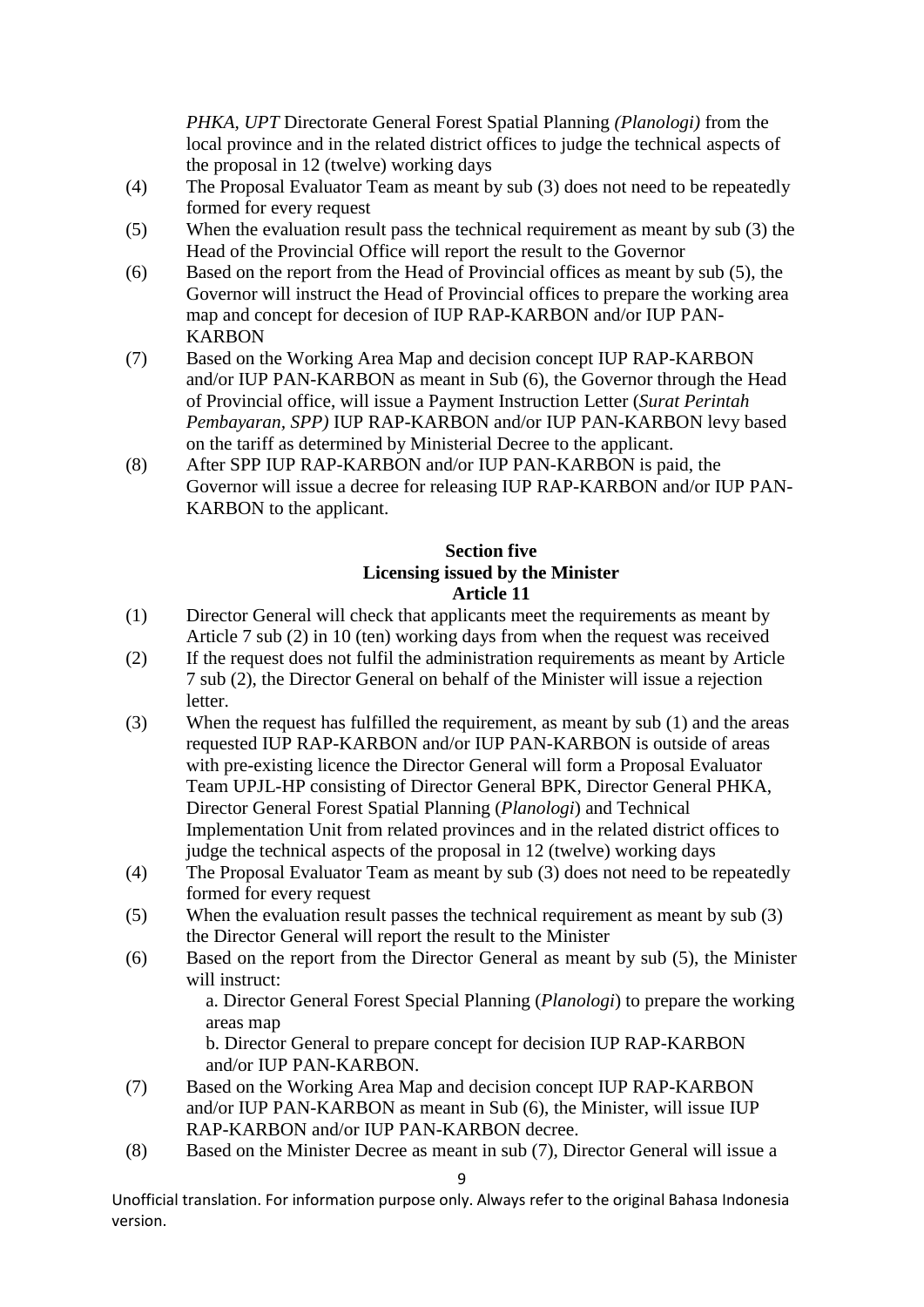Payment Instruction Letter (*Surat Perintah Pembayaran, SPP)* IUP RAP-KARBON and/or IUP PAN-KARBON levy based on the tariff as determined by the applicable laws and regulations

- (9) the Director General will give the Ministerial decree as meant by sub (7) to the applicant after the applicant has paid SPP IUP RAP-KARBON and/or IUP PAN-KARBON
- (10) Related to requests for permit for utilisation and/or carbon storage in the community forest, and village forest, checking for requirement as meant by Article 7 sub (2), and sub (1), sub (3), sub (5), and sub (6) letter b, sub 8 and sub 9 is implemented by the Director General of Land Rehabilitation and Social Forestry.

#### **Article 12**

In making the working areas map for permit which will be issued by the Head of District/Head of City or Governor, Head of District office/City or Head of Province office will ask for assistance from local office of the Forestry Boundaries Agency (*Balai Pemantapan Kawasan Hutan, BPKH*)

#### **Article 13**

- (1) If the permit holder does not pay the forest levy in 1 (one) Year, Head of District office/City or Governor or Ministry will annul the decision granting IUP RAP-KARBON and/or IUP PAN-KARBON.
- (2) Payment of levy IUP RAP-KARBON and/or IUP PAN-KARBON is made to the State revenue (*kas negara*) through Treasurer of Non-tax State Income Forestry (*Penerimaan Negara Bukan Pajak, PNBP).*

# **CHAPTER IV PROJECT DEVELOPMENT AND MARKETING OF CARBON**

#### **Article 14**

- (1) The Manager of Production Forest (BUMN) or holder of IUPHHK–HA, or IUPHHK-RE or IUPHHK–HTI can be the Project Developer for RAP and/or PAN KARBON activities.
- (2) When the Management of Production Forest (BUMN) or holder of IUPHHK as meant by Sub (1) is working together with an investor for Operational Collaboration as Project Developer, and submitted to the Minister c.c. Director General for approval
- (3) Collaboration as meant by Sub (2), at least consists of rights and responsibilities between the Management of Forest Production or permit holder with the investor related to selling and payment, maintenance and development of forest resources, capacity development of local community and project development/replication for the surrounding areas.
- (4) Result of Project development activity as meant by Sub (1) are carbon commodity, which can be marketed in the national or international voluntary carbon market
- (5) If the national carbon voluntary market is not established, the Project Developer can market it in international carbon voluntary market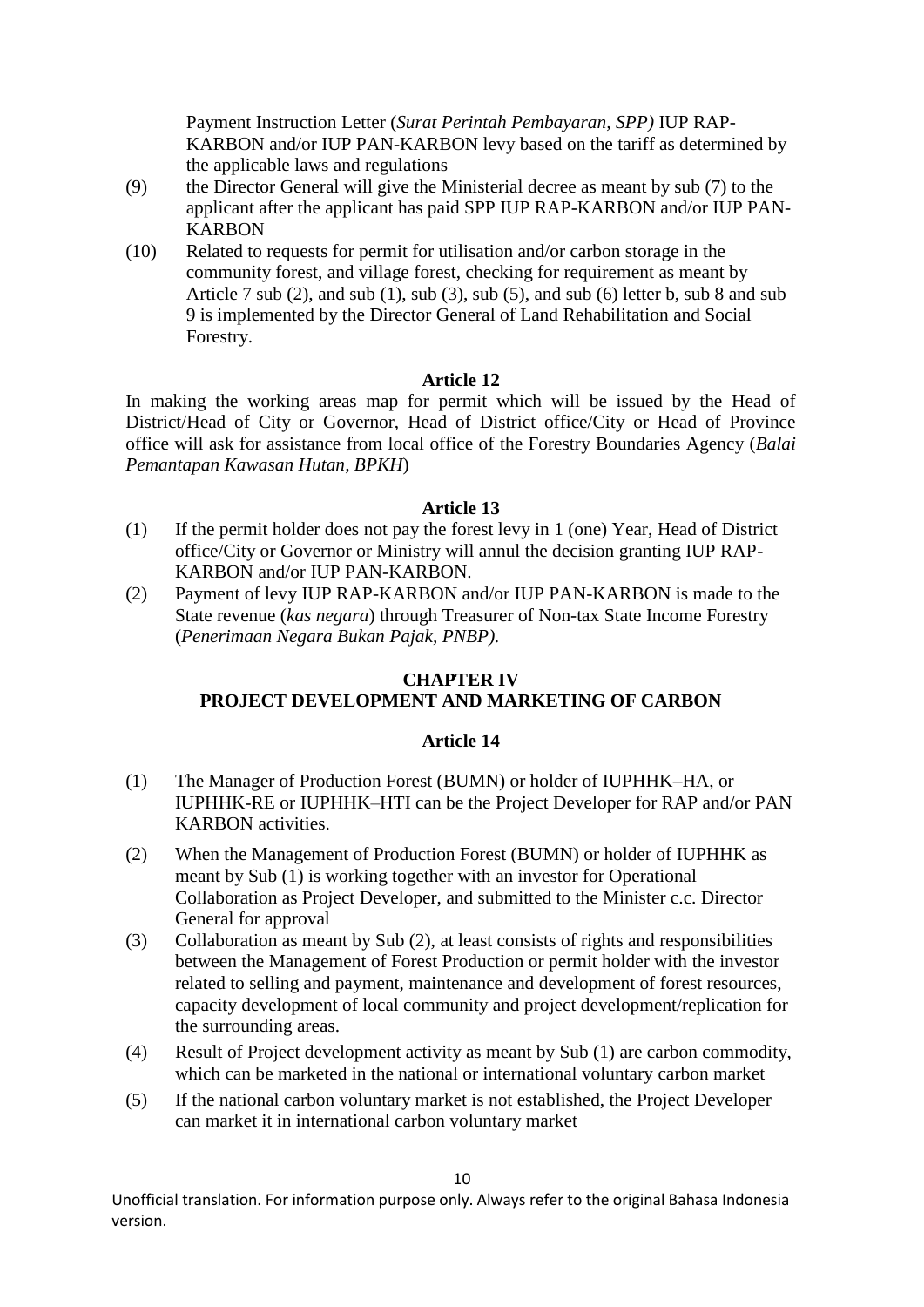(6) When the Project Developer as meant in Sub (1) will market internationally, the Project Developer, based standards in the international market, will conduct: a. Develop project design and may use a consultant's services

b. propose valuation and verification using existing independent valuator institutions

- (7) In developing project design or valuation and verification of DP/PD RAP KARBON or PAN-KARBON as meant by Sub (6) by international consultant or independent international valuator, the international consultant independent international valuator has to work in collaboration with national consultant or national independent valuator institutions.
- (8) In developing project design as meant in Sub (6) letter a, Project Developer can work with local government, National independent BUMN/BUMD/BUM, national Non Governmental Organization.
- (9) The standard for project development and carbon marketing in international market as meant by Sub (6) is in Attachment II of this decree.

#### **Article 15**

- (1) Based on verification as meant in Article 14 Sub (7), Project Developer register to the National Registration Body (*Badan Registrasi Nasional)* or those which are in the International PKS (VCM) to get certificate of Verified Emission Reduction (VER).
- (2) If a National Registration Body has not yet been established, registration as meant by Sub (1) is sent to the Director General.
- (3) Certificate of VER as meant by Sub (1) can be sold directly between Project Developer with buyer or through Carbon Stock Exchange market nationally or internationally as approved by the Minister
- (4) Result of sales as meant by Sub (1) as carbon credit obtained by the Project Developer RAP-KARBON and/or PAN-KARBON can be transferred or given to a third party with Ministry approval

#### **Article 16**

A RAP-KARBON and/or PAN-KARBON project that has a VER certificate, credit and storage has to be real/ to have become permanent, registered, verified by national independent institutions or in voluntary carbon market national or international

#### **Article 17**

- (1) Value of Environmental Service Sale (*Nilai Jual Jasa Lingkungan, NJ2L)* RAP-KARBON and/or PAN-KARBON is income from selling carbon credit that has been certified and paid based on ERPA (Emission Reduction Purchase Agreement).
- (2) Distribution of NJ2L is in Attachment III of this decree.
- (3) Funding received by the government as meant by Sub (2) is *PNBP Kehutanan [forestry Non-tax State revenue]*.
- (4) Funding for local community as meant by Sub (2) is managed by Trust Fund which is managed on good governance principles by the local community together

11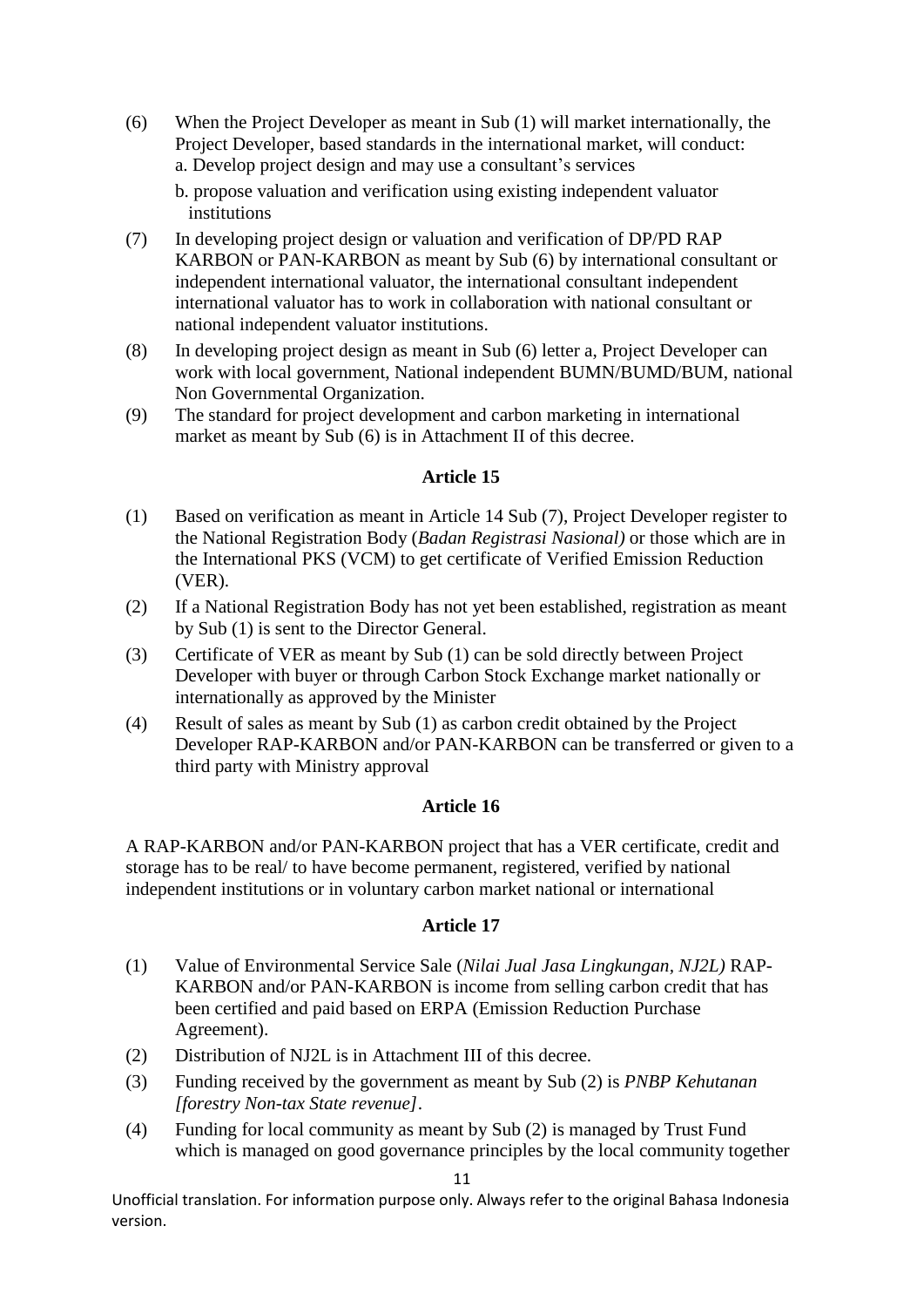with the village government and project development is facilitated by local Forestry Extension Officer for security in the area of forest being developed for the project RAP-KARBON and/or PAN-KARBON related to avoiding leakage.

(5) The Project developer can insure RAP-KARBON and/or PAN-KARBON project with an insurance company in national or international markets

#### **Article 18**

Related to REDD or Compliant Market which will start from December Year 2012:

- a. Certificate of VER for PAN-KARBON have to be validated following the compliance mechanism procedure which has been acknowledged and included in the National REDD carbon baseline and registered in the National Registration Body.
- b. Selling and buying of Agreement of PAN-KARBON will be renegotiated

#### **Article 19**

- (1) The longest length of RAP-KARBON and/or PAN-KARBON Project is 25 (twenty five) Year and can be extended by the Minister or does not exceed the time of the business permit
- (2) When IUP RAP-KARBON and/or IUP PAN-KARBON time has finished, extension of IUP RAP-KARBON and/or IUP PAN-KARBON can be proposed to the IUP RAP-KARBON and/or IUP PAN-KARBON . licensing authority
- (3) Procedure for extension of RAP-KARBON and/or PAN KARBON project as meant by Sub (1) and Sub (2) is regulated in a separate Ministerial decree.

#### **CHAPTER V FINANCING AND PAYMENT**

#### **Article 20**

Resources for financing for implementation of RAP-KARBON and/or PAN-KARBON activities can be obtained from:

- a. own funding.
- b. funding from Corporate Social Responsibility (CSR) in country or from overseas
- c. grant from overseas (donor) in bilateral or multilateral framework.

#### **CHAPTER VI OTHERS Article 21**

Integrated Management Unit (*Kesatuan pengelolaan Hutan, KPH*) of Production Forest, Integrated Management Unit of Protection Forest, Forest areas for special purposes in Production Forest and/or Protected Forest, Community Forest, *Hutan Kemasyarakatan (HKm),* Indigenous People's Forest (*Hutan Masyarakat Hukum Adat)*, and Village Forest can conduct business of utilisation RAP-KARBON and/or PAN-KARBON in accordance to this regulation.

#### **CHAPTER VII**

#### 12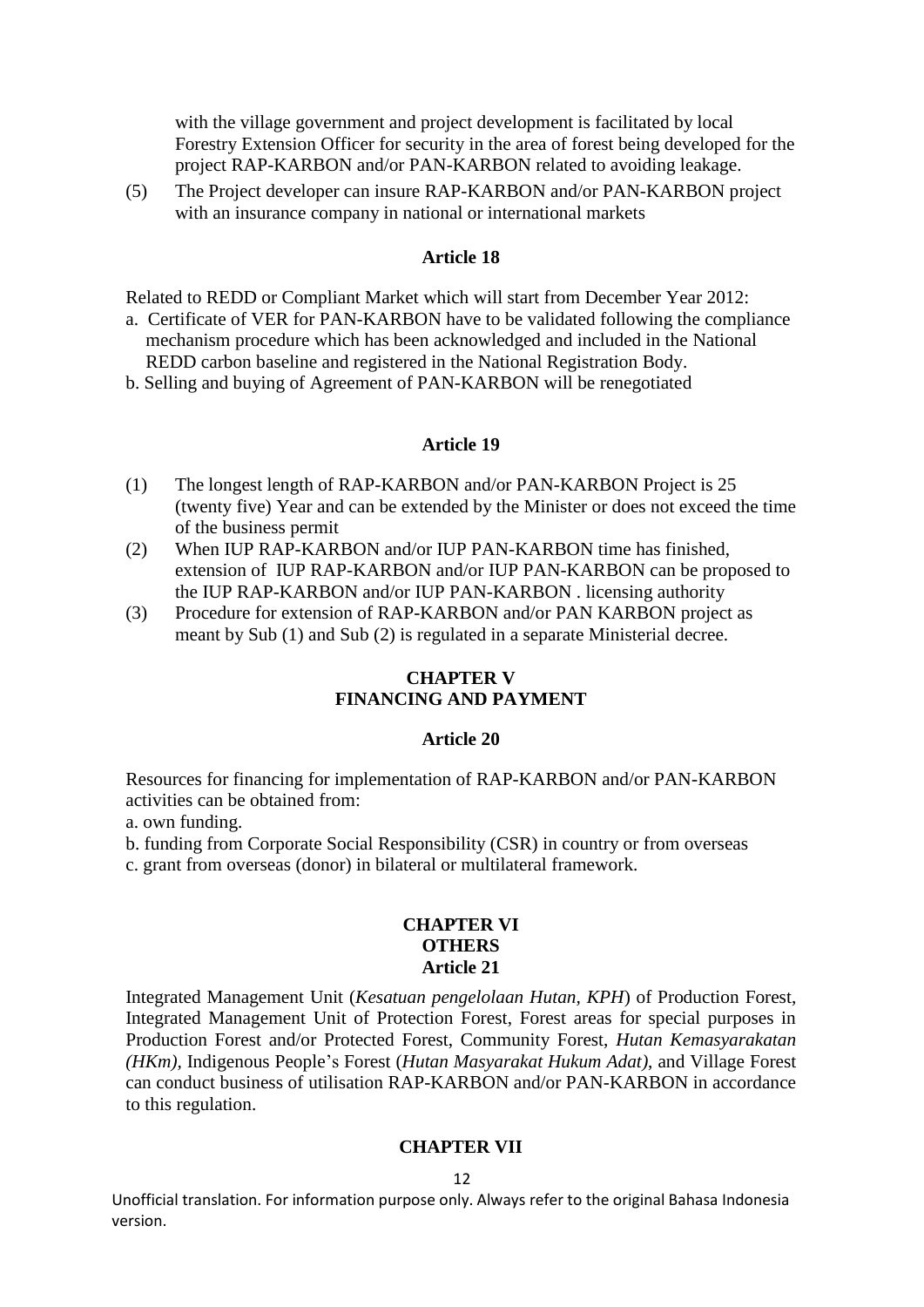#### **FINAL ACT Article 22**

This Ministry decree is valid from the date it is issued.

So that every person knows about the decree, the Ministry of Forestry Decree is enacted by placing it in the State Gazette Republic of Indonesia.

> Issued in Jakarta On 22 May 2009 MINISTRY OF FORESTRY REPUBLIC INDONESIA, Signed H.M.S. KABAN

Enacted in Jakarta On 29 May 2009 **MINISTER OF LEGAL AND HUMAN RIGHTS**

**REPUBLIC INDONESIA, SIGNED. ANDI MATTALATTA**  *BERITA NEGARA* REPUBLIC OF INDONESIA YEAR 2009 NUMBER 128

**Copies are identical to the original**

**Head of Legal Department and Organisation signed. SUPARNO, SH NIP. 19500514 198303 1 001**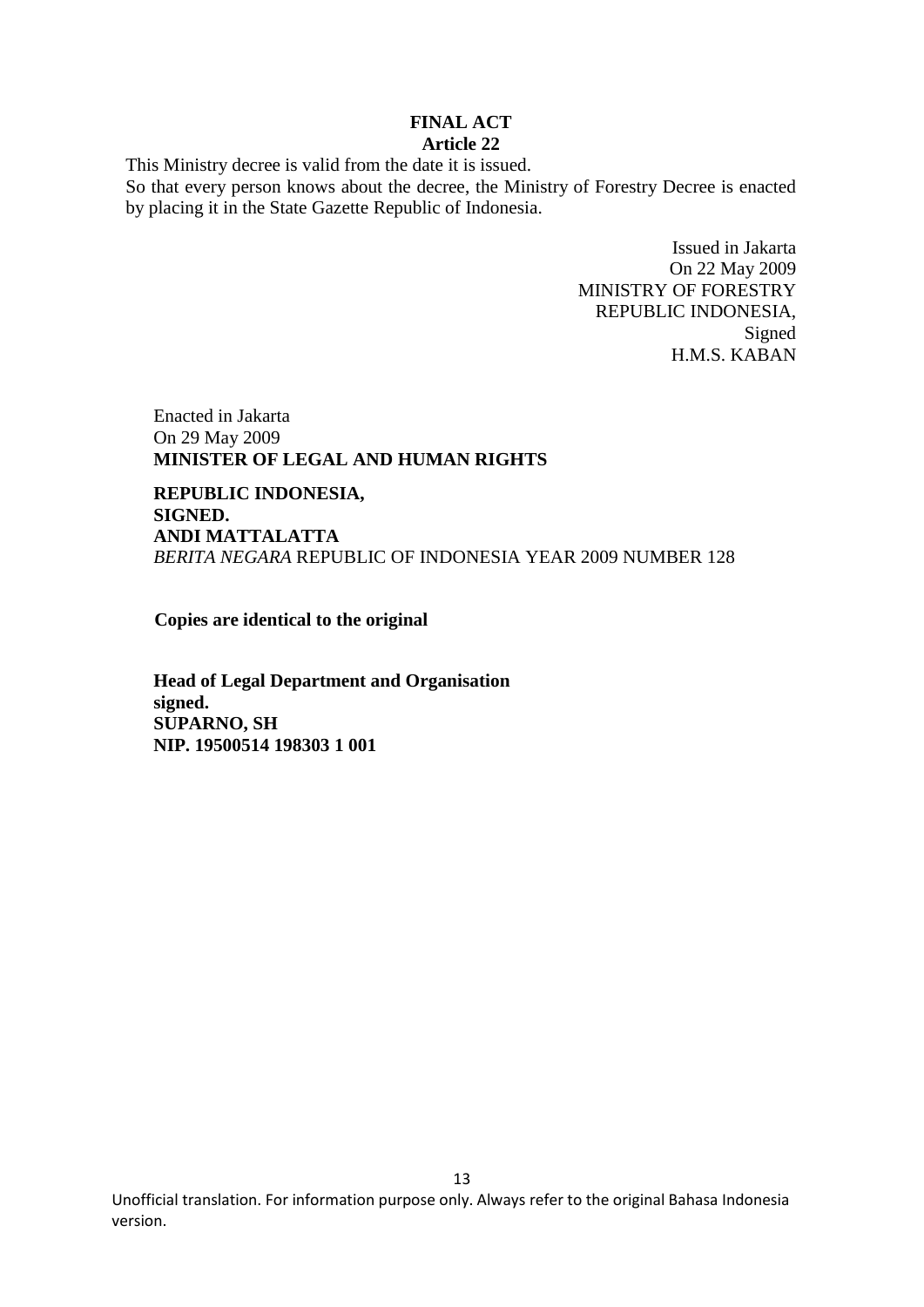Attachment I MINISTER OF FORESTRY DECREE REPUBLIC OF INDONESIA Number: P. 36/Menhut-II/2009 Date : 22 May 2009

#### **Proposal for utilisation of environmental services business (Proposal UPJL)**

- 1. Background of IUPJL development
- 2. Legal base and legality of licensing
- 3. Aim and Objective
- 4. Description of areas/location
- 5. Management Plan and utilisation of IUPJL
	- a. Planning for development of Forest resources
	- b. Planning for community empowerment
	- c. Planning for environmental services utilisation
	- d. management organization
	- e. Planning for protection and security of Forest resources
- 6. Cash flow projection
- 7. Attachments

#### **Copies are identical to the original**

#### **Head of Legal Department and Organisation REPUBLIC OF INDONESIA,**

# **MINISTRY OF FORESTRY**

**Signed** signed **SUPARNO, SH H. M. S. KABAN NIP. 19500514 198303 1 001**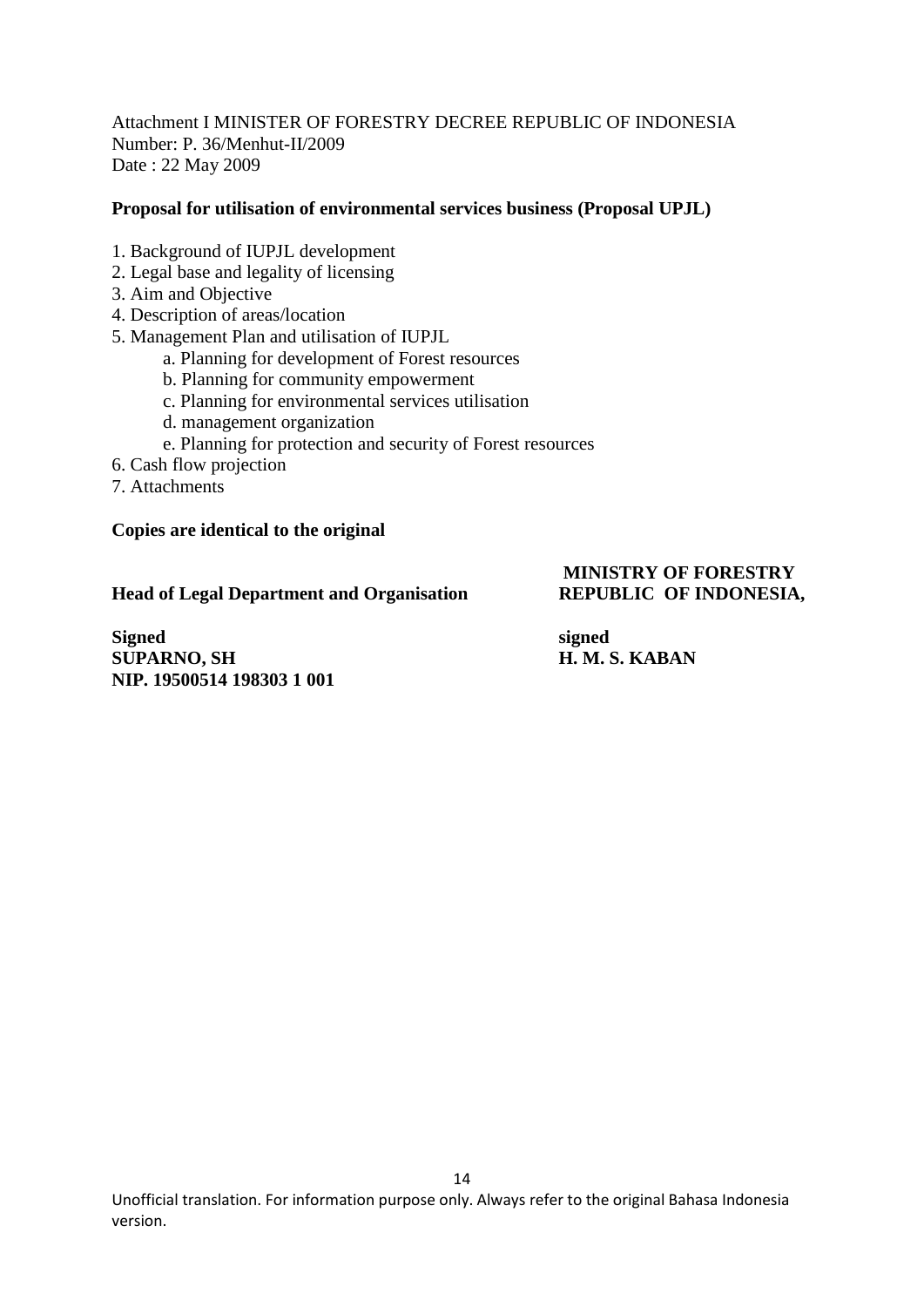## ATTACHMENT II MINISTRY OF FORESTRY

Number : P. 36/Menhut-II/2009 Date : 22 May 2009

# **STANDAR PROJECT DEVELOPMENT AND CARBON MARKETING**

| NO <sub>1</sub> | <b>Standard</b>                                  | <b>Standard CCB</b>    | <b>Standard Carbon Fix</b> | <b>System and Standard</b><br><b>Plan Vivo</b> | <b>Voluntary Carbon</b><br><b>Standard (AFOLU)</b> |
|-----------------|--------------------------------------------------|------------------------|----------------------------|------------------------------------------------|----------------------------------------------------|
|                 |                                                  |                        |                            |                                                |                                                    |
|                 | 1. Back ground                                   |                        |                            |                                                |                                                    |
| 1.1             | Objective                                        | Positive net benefit   | High quality carbon        | Credit carbon supply                           | ex-post credible carbon                            |
|                 |                                                  | related to climate,    | credit from forest         | from village community                         | credit created                                     |
|                 |                                                  | community and          | which is managed           | in developing countries                        |                                                    |
|                 |                                                  | biodiversity           | sustainably                | that promote sustainable                       |                                                    |
|                 |                                                  |                        |                            | development                                    |                                                    |
| 1.2             | Type of Project                                  | All project related to | Project that convert non   | Greening/re-foresting,                         | Greening/re-foresting/                             |
|                 |                                                  | land                   | forested land to become    | agro-forestry                                  | re-vegetation                                      |
|                 |                                                  |                        | forested land              | <b>IFM.REDD</b>                                | ALM, IFM.REDD                                      |
| 1.3             | Type of carbon credit                            | Not available          | Ex-ante                    | Ex-ante & Ex-post                              | Ex-post                                            |
|                 | 2. Matters related to requirements (eligibility) |                        |                            |                                                |                                                    |
| 2.1             | Date Project start                               | No limit               | 11 December 2007           | No limit                                       | No limit                                           |
| 2.2             | Project Location                                 | international          | international              | international                                  | international                                      |
| 3. Additionally |                                                  |                        |                            |                                                |                                                    |
| 3.1             | <b>Test Method</b>                               | A/R CDM /              | A/R CDM / finance          | Barrier Analysis /                             | A/R CDM /                                          |
|                 |                                                  | acknowledge CCBA       | Analysis                   | general practice/ A/R                          | Acknowledged VCS                                   |
|                 |                                                  | Methodology            |                            | <b>CDM</b>                                     | Methodology                                        |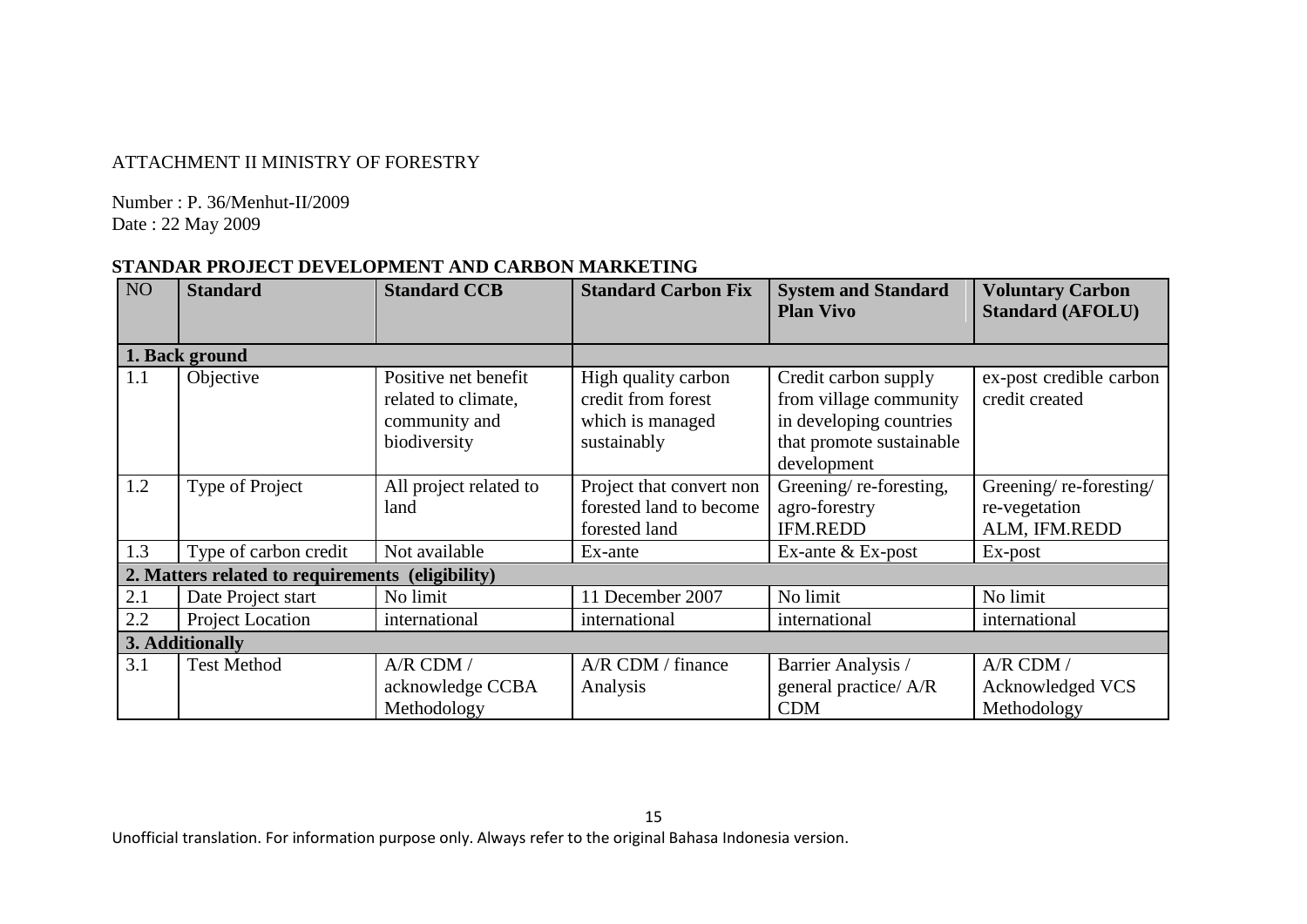| No.                | <b>Standard</b>                                         | <b>Standard CCB</b>                                         | <b>Standard Carbon Fix</b>                                                            | <b>System and Standard</b><br><b>Plan Vivo</b>                | <b>Voluntary Carbon</b><br><b>Standard</b>                |  |  |  |  |
|--------------------|---------------------------------------------------------|-------------------------------------------------------------|---------------------------------------------------------------------------------------|---------------------------------------------------------------|-----------------------------------------------------------|--|--|--|--|
| 4.1                | Baseline, leakage,<br>Fiksasi CO2,<br><b>Monitoring</b> | A/R CDM / CCBA<br><b>Acknowledged</b><br><b>Methodology</b> | <b>Methodology CFS</b>                                                                | <b>Methodology</b><br>specifically for<br>proyek ttt/ A/R CDM | <b>A/R CDM / VCS</b><br>acknowledge<br><b>Methodology</b> |  |  |  |  |
|                    | 5. Permanency                                           |                                                             |                                                                                       |                                                               |                                                           |  |  |  |  |
| 5.1                | <b>Risk Buffer</b>                                      | 30%                                                         | Minimal 10%                                                                           | 10-60%                                                        |                                                           |  |  |  |  |
|                    | 6. Social economy and environment benefits              |                                                             |                                                                                       |                                                               |                                                           |  |  |  |  |
| 6.1                | Social economy<br>benefits                              | $***$                                                       | $**$                                                                                  | ***                                                           | $\ast$                                                    |  |  |  |  |
| 6.2                | Environmental benefit                                   | $***$                                                       | $**$                                                                                  | $**$                                                          | $\ast$                                                    |  |  |  |  |
|                    | 7. certification                                        |                                                             |                                                                                       |                                                               |                                                           |  |  |  |  |
| 7.1                | Length of verification                                  | 5 Year                                                      | 2-5 Year                                                                              | recommended 3-5 Year                                          | 5 Year financial<br>incentive                             |  |  |  |  |
| 7.2                | Third party who is<br>accredited                        | $\sqrt{ }$                                                  | $\sqrt{}$                                                                             | $\sqrt{\ }$ after issue of carbon<br>credits                  | $\sqrt{ }$                                                |  |  |  |  |
| 7.3                | length of certification                                 | 2-6 month                                                   | 3-6 month                                                                             | $3-18$ month                                                  | 2-4 month                                                 |  |  |  |  |
| 8. cost and salary |                                                         |                                                             |                                                                                       |                                                               |                                                           |  |  |  |  |
| 8.1 Validasi       |                                                         |                                                             | 1500 Euro (2050 US\$)                                                                 | 5 000 - 12500 US\$                                            | 5 000 - 12500 US\$                                        |  |  |  |  |
| 8.2                | Verification                                            | 5000-40000 US\$                                             | 8000-15 000 Euro<br>$(10900 - 20500$ US\$)<br>+CCBS 2000-5000<br>Euro(2700-6800 US\$) | 15000 - 30000 US\$                                            | 15 000 - 3 000 US\$                                       |  |  |  |  |
| 8.3                | Cost of certificate CO2                                 | 0.50 Euro (0,68 US\$) per VER sold                          |                                                                                       | 0.30 US\$ per sold VER                                        | 0.04 US\$ per sold VER                                    |  |  |  |  |
| 9.                 | <b>Offers of Projects Climate Forestation Year 2009</b> |                                                             |                                                                                       |                                                               |                                                           |  |  |  |  |
| 9.1                | projects listed                                         | 5                                                           |                                                                                       | 3                                                             | $\overline{a}$                                            |  |  |  |  |
| 9.2                | projects in pipeline                                    | 8                                                           | 5                                                                                     | $\overline{2}$                                                |                                                           |  |  |  |  |
| 10.                | Carbon list and avoiding double counting                |                                                             |                                                                                       |                                                               |                                                           |  |  |  |  |
| 10.1               | Carbon registration                                     |                                                             | 'online' registration                                                                 | 'online' registration                                         | Caisse<br>APX,<br>des                                     |  |  |  |  |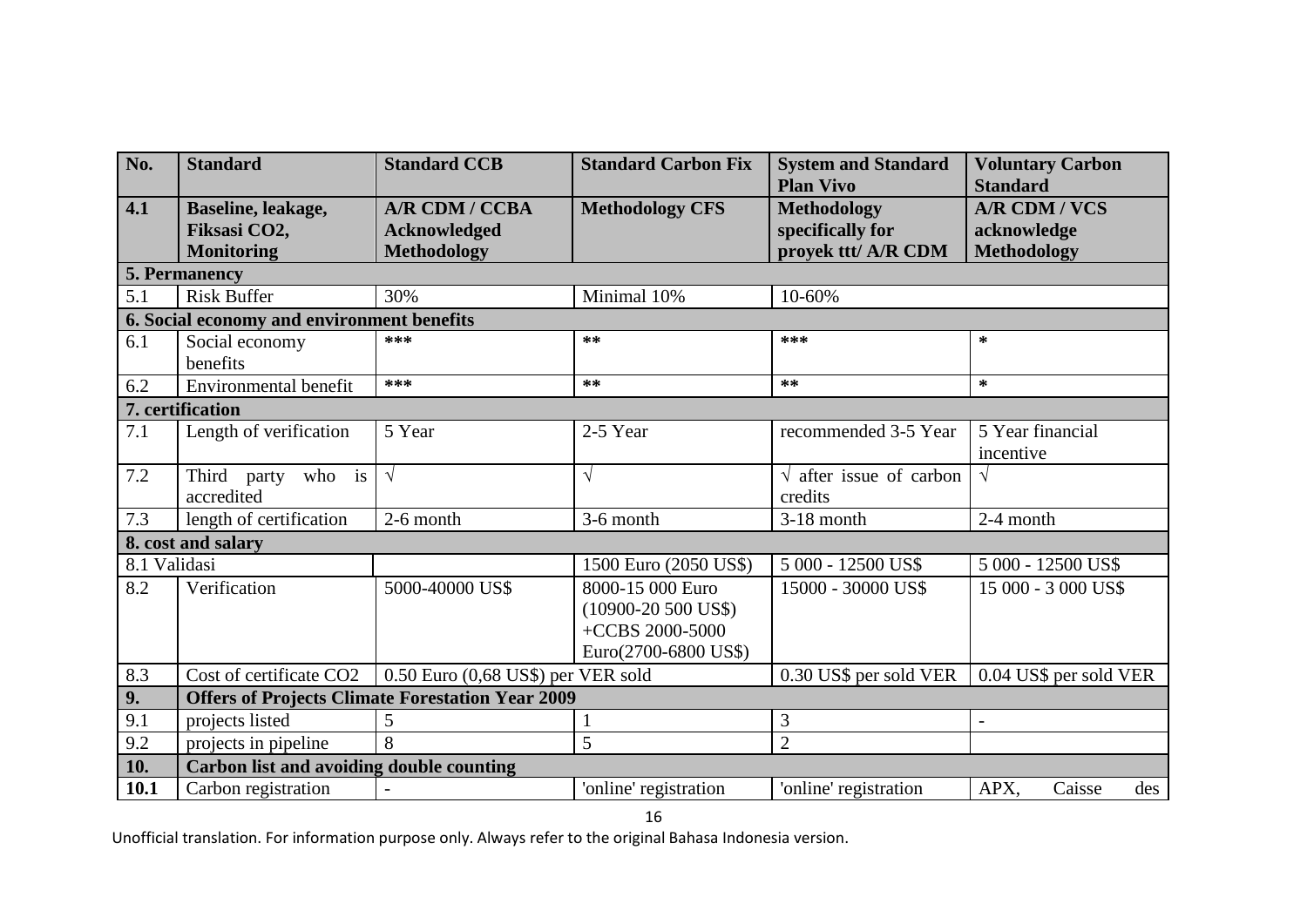|              |                                   |      |           |      |  |                     | Deposits, T21, BNYM |
|--------------|-----------------------------------|------|-----------|------|--|---------------------|---------------------|
| <b>\</b> 11. | <b>Transparency</b>               |      |           |      |  |                     |                     |
| 11.1         | Project information               | $**$ | ***       |      |  | $**$                |                     |
|              | which is published                |      |           |      |  |                     |                     |
| 12.          | CO2, certificate price            |      |           |      |  |                     |                     |
| 12.1         | estimate CO2, Price Premium Price |      | $10 - 20$ | Euro |  | $(14-27)$ 8-30 US\$ | 12-18 US\$          |
|              | <b>Year 2009</b>                  |      | US\$      |      |  |                     |                     |

| Issued in : | Jakarta     |
|-------------|-------------|
| Date:       | 22 May 2009 |